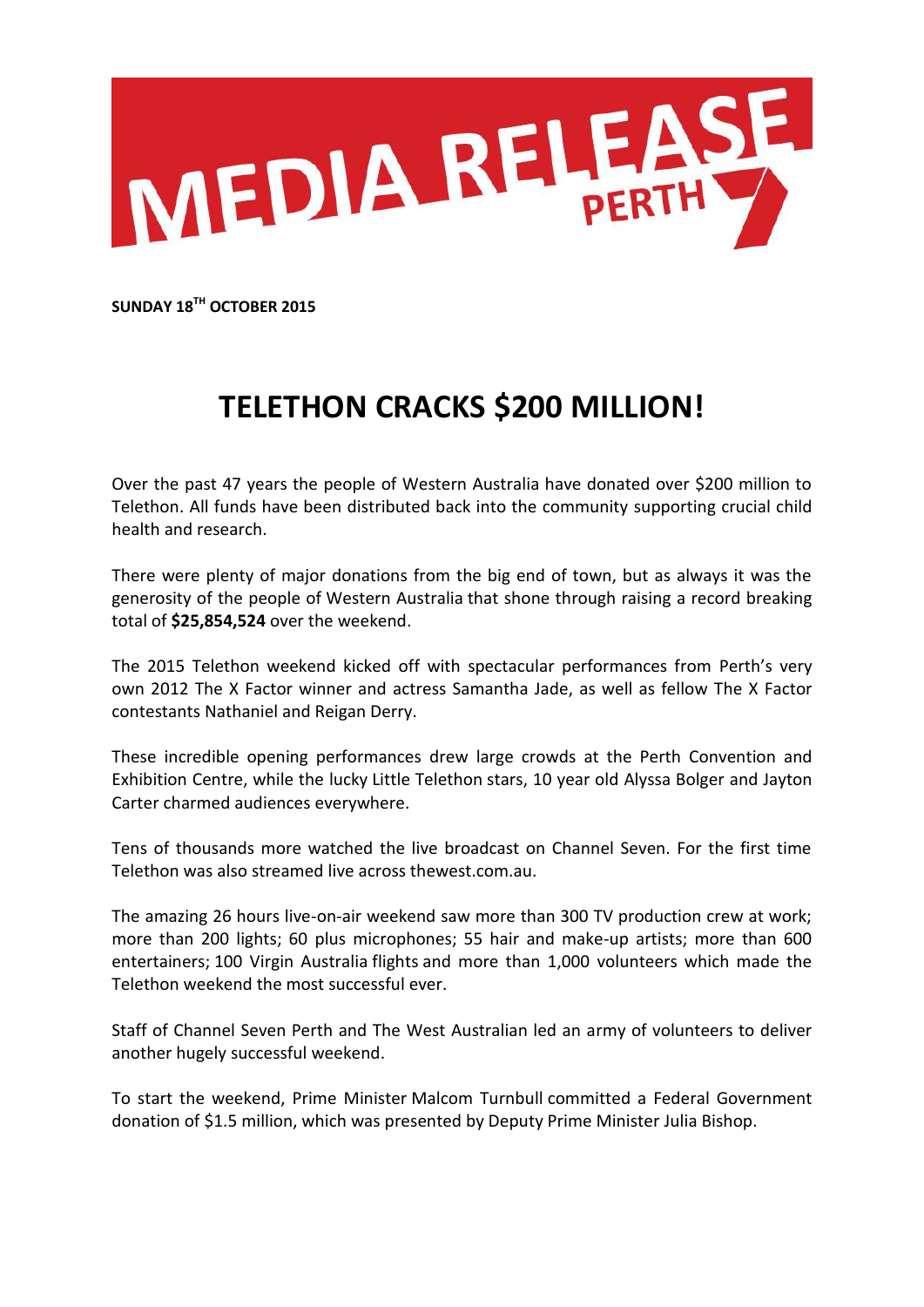Over 800 stylish guests at The Lexus Ball excelled in their generosity raising an unprecedented \$1 million.

Premier Colin Barnett handed over a cheque for \$500,000 from the State Government on behalf of all West Australians.

For the second year BHP Biliton donated \$4 million dollars as part of their \$20 million five year deal, with the donation being directed towards The Telethon Kids Institute.

Andrew and Nicola Forrest's Minderoo Foundation donated \$1 million, by matching all of the donations phoned through to the Sunday Times Call Centre in the first four hours of Telethon on Saturday night.

Perth businessman, Tim Roberts, another Million Dollar Partner, generously donated \$1.5 million this year.

Malcolm, Tonya and Carolyn McCusker generously donated \$1.1 million from the McCusker Charitable Foundation.

The Telethon Adventurers raised over \$700,000 during the year including the Northern Star Resources managing director, Bill Beament, donating \$250,000.

Milllion Dollar Partner, Ramsay Health Care donated \$1 million and Wesfarmers donated \$1.25 million as part of their \$5 million, four year deal.

On Sunday, House Rules judge Wendy Moore and Better Home and Garden's Adam Dovile joined Rick Ardon at the 2015 Catalina Telethon Home by In Vogue in Clarkson which sold at auction for \$707,500.

Long-time supporters Crown Perth launched "Cash Cow Millions from Crown" where personalities participated in a series of exciting bucking challenges which raised an enormous \$2.5 million. Crown has now donated over \$10.6mllion to Telethon.

The Online Auction which ran throughout the weekend raised a staggering \$92,000. A standout item was Nat Fyfe's cane, famously used at this year's Brownlow Medal count selling for \$19,950. One lucky music lover also snapped up a Yamaha baby grand piano for \$9,100.

Back in August, Mix 94.5's Kids Appeal with Telethon raised more than \$446,000.

The West Australian Regional Newspaper Group and Redwave Media kindly donated a cheque for over \$82,000.

In May a lunch at Leeuwin by the Horgan family raised more than \$289,000.

The local community of Cunderdin also raised an impressive \$11,292.35 to support Little Telethon Star, Jayton Carter.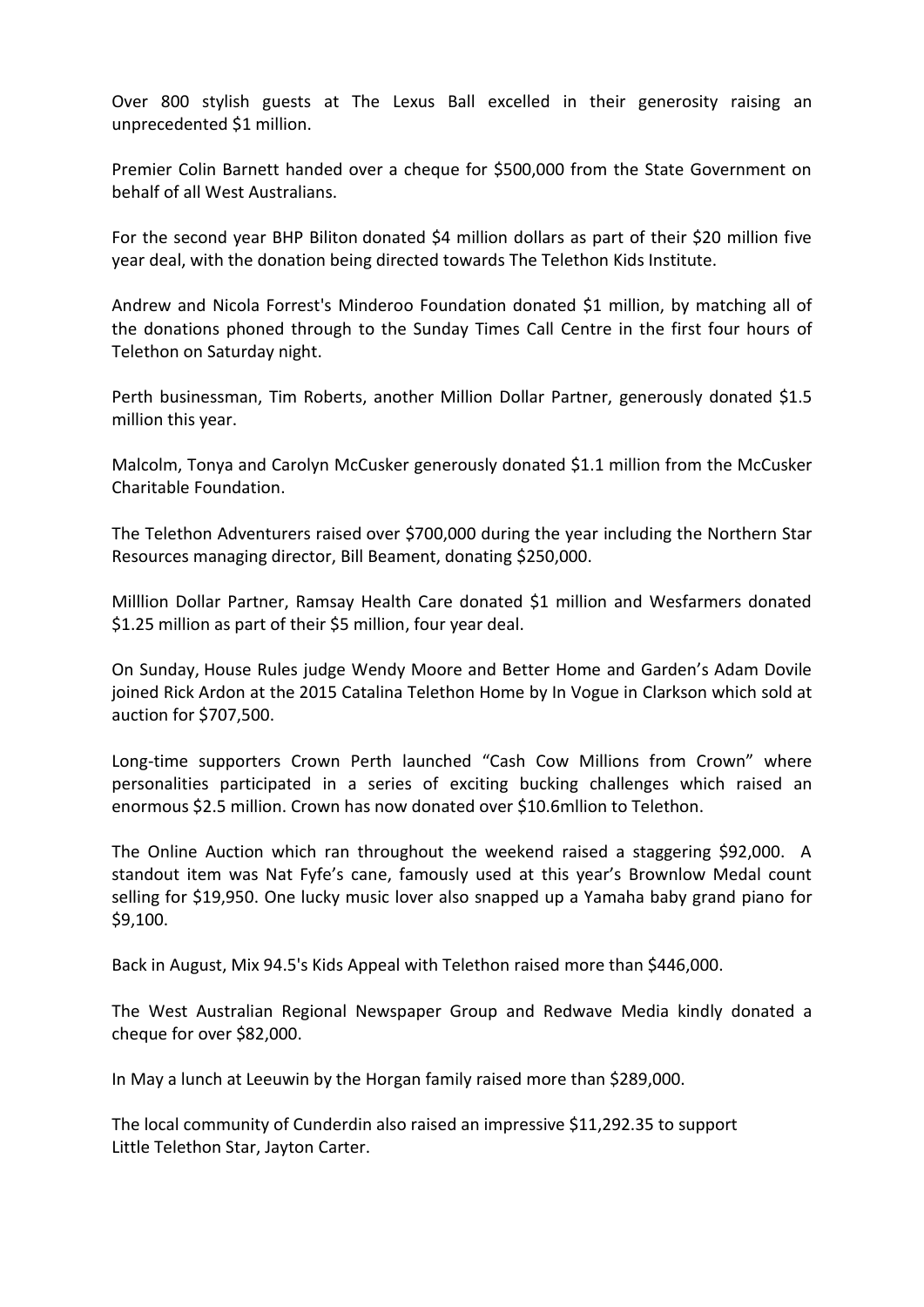For the fourth year The Hawaiian Property Group held The Rob Broadfield Dinner at Cable Beach Club Resort & Spa in Broome raised \$400,000.The Hawaiian Property Group have now raised over \$1million for Telethon.

Other large donations throughout the year included; Bankwest - \$290,000; Perth Airport - \$100,000; The Rhonda Wyllie Foundation - \$100,000; Budget Rent a Car - \$100,000; Community Cinemas – over \$500,000; West Trac - \$50,000; Woolworths - \$300,000

Ex-rugby player, Matt Fuller and Soa "The Hulk" took to the ergo grinder for 24 hours with Peard Real Estate donating \$40,000 and many other supporters donating online.

The Spud Shed's Tony Galati arrived at the Perth Convention and Exhibition Centre on Sunday afternoon to support his good friend Soa "The Hulk" and generously handed over a cheque for \$50,0000.

To cap off another successful Telethon weekend, Executive Chairman of Seven West Media, Kerry Stokes generously contributed \$1.5 million on behalf of his private company Australian Capital Equity.

Telethon CEO, Steve Mummery was thrilled again with the result from the weekend.

"It's been a tough year out there for everyone in Western Australia, but it feels like every single person has dug as deep as they can to help make this Telethon the best one ever. Reaching another record of \$25,854,524 is something that every West Australian should be incredibly proud of," he said.

Social media again played a huge role in connecting celebrities with their fans across the Telethon weekend, with loads of talent taking to the Telethon Twitter, Facebook and Instagram feeds to interact live with people across Western Australia.

This year #telethon7 was globally trending throughout the weekend, ending with over 105,000 followers across its social media channels and reaching millions around the world.

A huge line-up of Seven Network talent flew in from around Australia including Benson Jack Anthony (Arlo Turner), Michelle Langstone (Fiona), Emma Leonard (Tracey), Erik Thomas (George Turner) and Melina Vidler (Shay Turner) from 800 Words; Adam Doville from Better Homes and Gardens; Brydon Coverdale (The Shark) and Matt Parkinson (Galiath) from The Chase Australia; Charlie Clausen (Zac Macguire), Kassandra Clementi, (Maddy Osborne), Tessa De Josselin (Billie), Jackson Gallagher (Josh Barrett), Isabella Giovinazzo (Phoebe Nicholson), Scott Lee (Hunter), Matt Little (VJ), Lynne McGranger (Irene Roberts ), Ada Nicodemou (Leah Patterson-Baker), Philippa Northeast (Evelyn MacGuire), Johnny Ruffo (Chris Harrington), Jake Speer (Oscar MacGuire ) and Nic Westaway (Kyle Braxton) from Home and Away; Carolyn Burns-McCrave, Wendy Moore